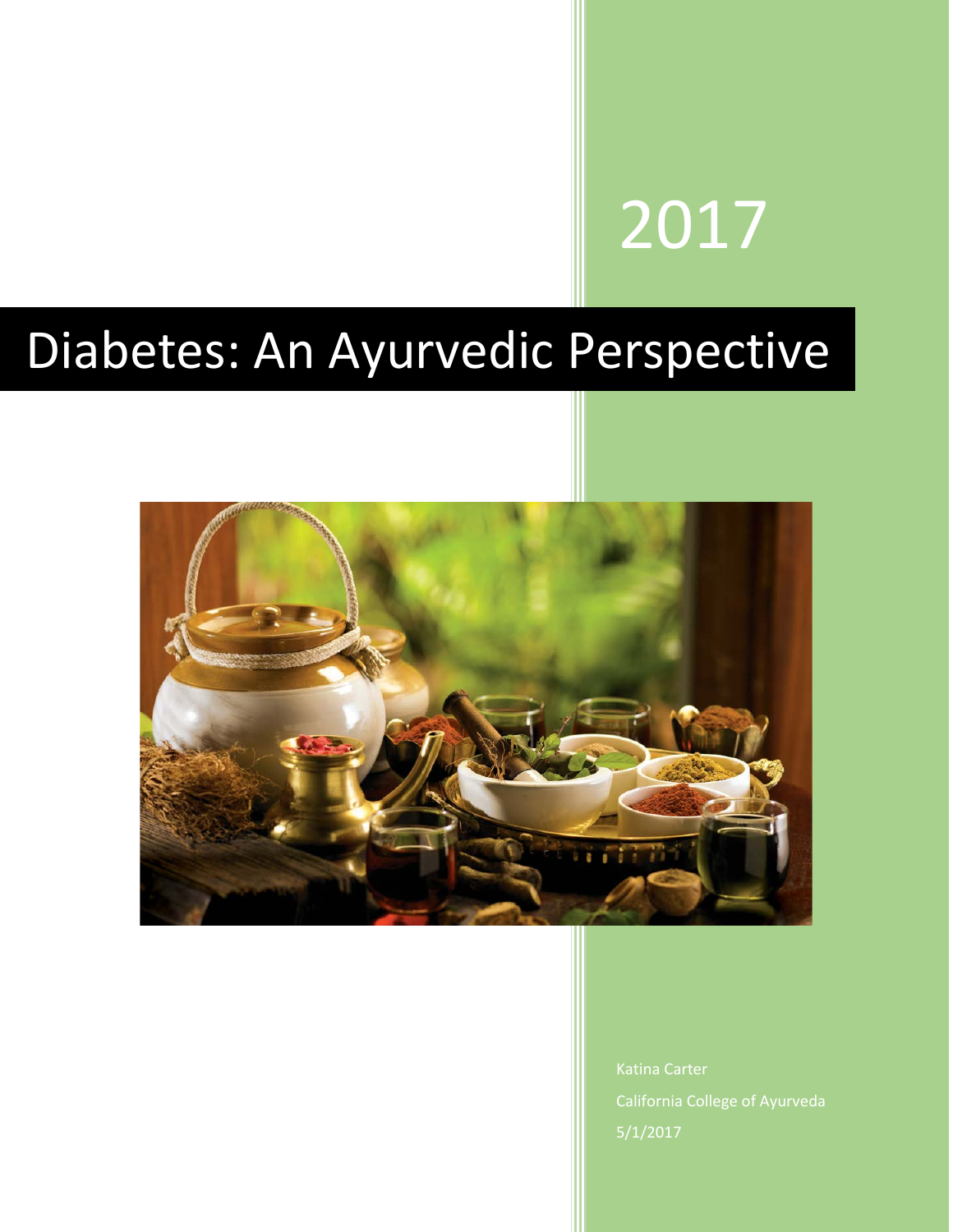"The doctors of the future will give no medicine but will instruct his patients the care of the human frame, in diet and in the cause of prevention of disease." Thomas Edison

In modern society, diabetes mellitus remains a challenge to countless people around the world. Despite innumerable advances in medical science, the global medical community has been met with minimal success in its fight to eradicate diabetes. Statistically, a gloomy picture has been painted due to its epidemic status combined with the unsuccessful attempts to cure this disorder. For instance, The World Health Organization (WHO) projects a sixty-four percent increase in diabetes in the United States alone and in developing countries, such as India, are projected to face a massive increase [i](#page-15-0)n the number or diabetes cases by as much as one hundred seventy percent by 2025.

Despite the fact that scholars and medical personnel have established remarkable initiatives to tackle the disease, key facts from the World Health Organization state that the global prevalence of diabetes has increased considerably from 1980 to 2014 with the number of cases in 1980 being 108 million rising to 422 million in 2014. Diabetes mellitus cases almost doubled from  $4.7\%$  in 1980 to  $8.5\%$  in 2014 in adults over 18 years of age<sup>[ii](#page-15-1)</sup>.

Diabetes Mellitus has gained negative recognition as one of the world's largest silent killer diseases. WHO projects diabetes will be the seventh leading cause of death in 2030[iii](#page-15-2)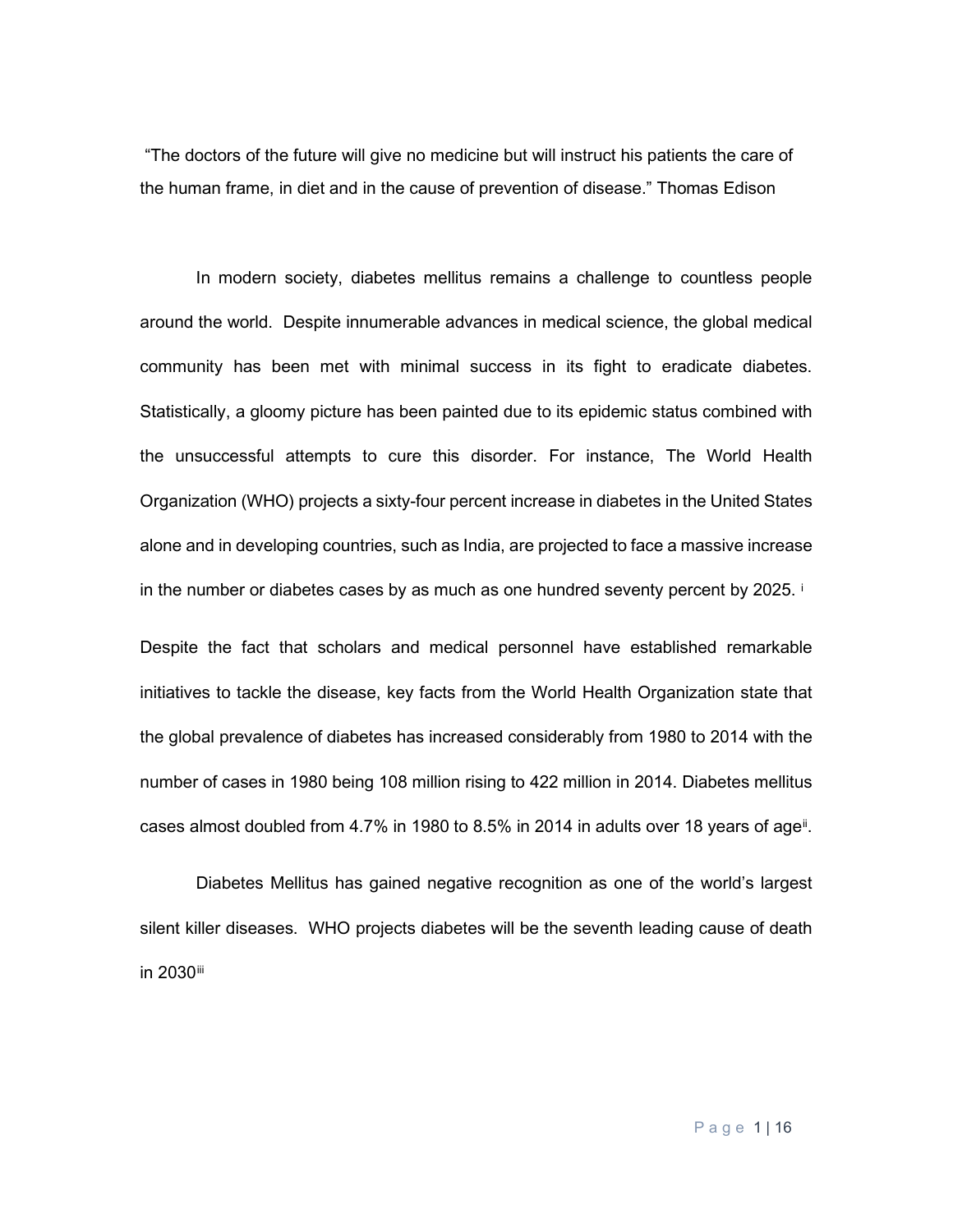Several kinds of literature trace the history of diabetes back to 1000 BC.<sup>[iv](#page-15-3)</sup> Ayurvedic research is one such vital source of information that furnishes the readers with descriptions of the disorder and its management. Sushruta Samhit[av](#page-15-4) (1000-600BC) and Caraka Samhita[vi](#page-15-5) (1000BC) attributed madhu meha (diabetes) to increased cases of frequent urination by individuals with this disease. According to Srikanth<sup>vii</sup>, the mentioned urine exhibited a sweet taste, a sign of the presence of glucose in its contents. Ayurveda sites the causation of diabetes as a factor contributing to the multi-factorial etiology of the disease. The literature further classifies the medical condition among the eight major diseases that are not only refractory, but also pose challenges in treatment. Several factors, including lifestyle, environment, genetic (karmic), and dietary are habitually at the root of diabetes.

Diabetes Mellitus is a medical condition that is characterized by the body's inability to regulate its blood glucose levels resulting in hyperglycemia. This malfunction is often due to a faulty mechanism within the pancreas; thus, rendering its inability to produce adequate amounts of the hormone insulin. The challenge with this disorder is the inability to diagnose and treat it at an early stage where medical management can prolong or even detour the numerous complications that accompany this disease. However, Ayurveda's treatment strategy provides effective prevention, management, and even remission from certain forms of this disorder. This paper's focus is to pose a comparative analysis between Ayurvedic treatment strategies and the western medical model for Diabetes Mellitus by examining relevant scholarly and peer reviewed literature.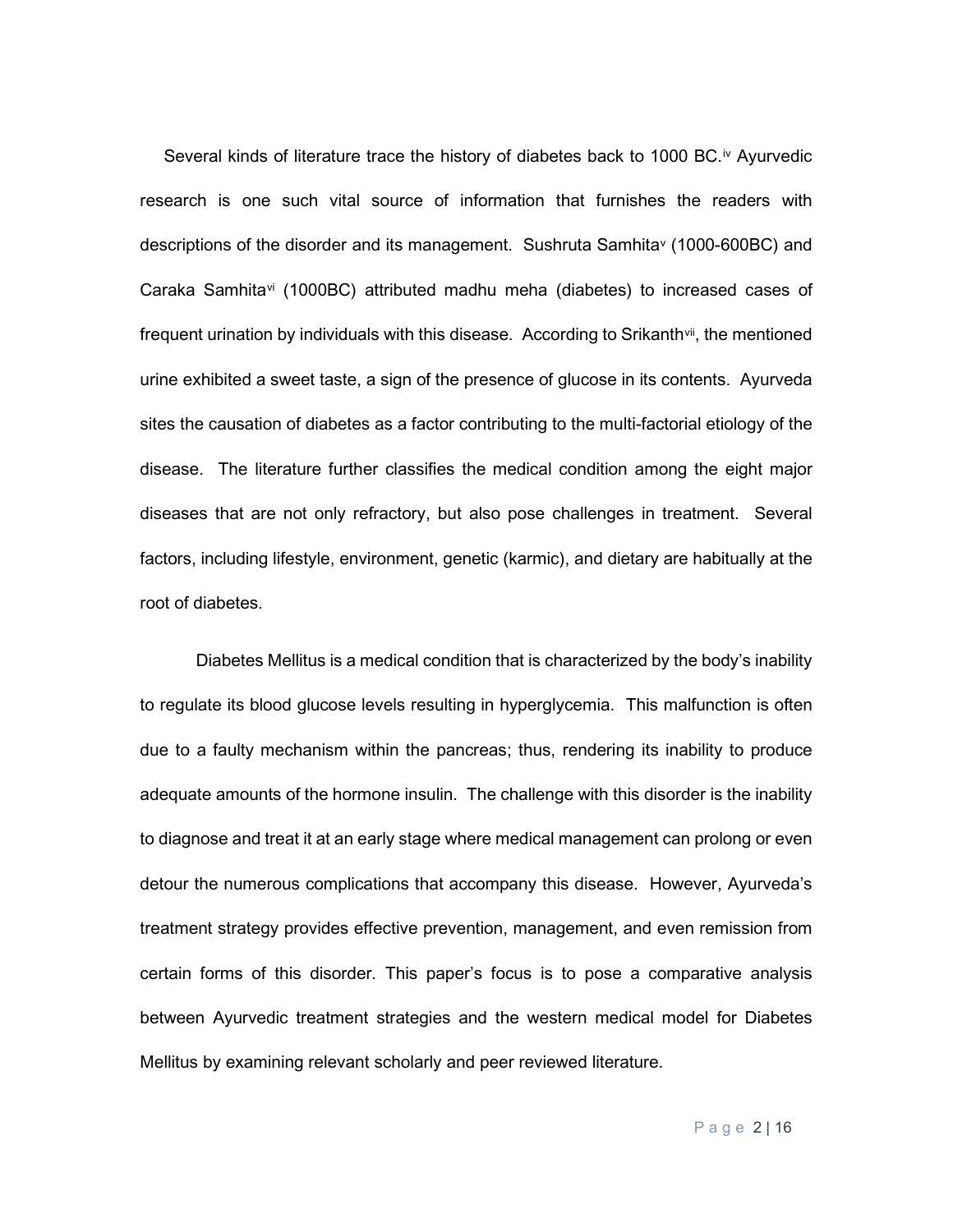There are two types of diabetes recognized in the U.S. today: Type I (madhu meha) or insulin dependent (IDMM) and Type II (Iksu meha) or non-insulin dependent (NIDDM). Type 1 diabetes mellitus affects approximately 10% of the individuals diagnosed with diabetes iii. Both western and Ayurvedic medicine believe that this type of diabetes is incurable, but manageable through proper treatment. Pathogenesis of Type I diabetes, from the Western perspective, is believed to be a culmination of lymphatic penetration resulting in the destruction or breakdown of the insulin secreting beta cells that are housed in the islets of Langerhans (pancreas). After sufficient loss of these beta cells in the pancreas, homeostasis in the blood glucose levels are unobtainable and hyperglycemia ensues. The negative feedback loop within the liver monitoring glucose levels recognizes the high level of sugar and incorporates the assistance of the urinary and endocrine systems. These systems assist the liver and try to help remove the toxic levels of sugar in the blood stream. As a result, the individual tends to urinate more frequently and exhibits increased sweating. Patients in this catabolic state are usually diagnosed with diabetes requiring insulin to normalize glucose, lower hyperglucogonenia, and regulate protein and lipid digestion. Curious enough, it has been noted in studies that Type I diabetes tends to be a co-occurring disorder<sup>ix</sup>. Often, persons living with diabetes will suffer with other auto-immune disorders such as vitiligo, hypothyroidism, graves disease, hashimoto thyroiditis, and Addisons disease. Mukherjee & Wahile 2006 attribute diabetes mellitus to environmental factors such as viruses that prompt the body's white blood cells to seek and destroy the insulin producing beta cells<sup>[x](#page-15-9)</sup>. This could be the link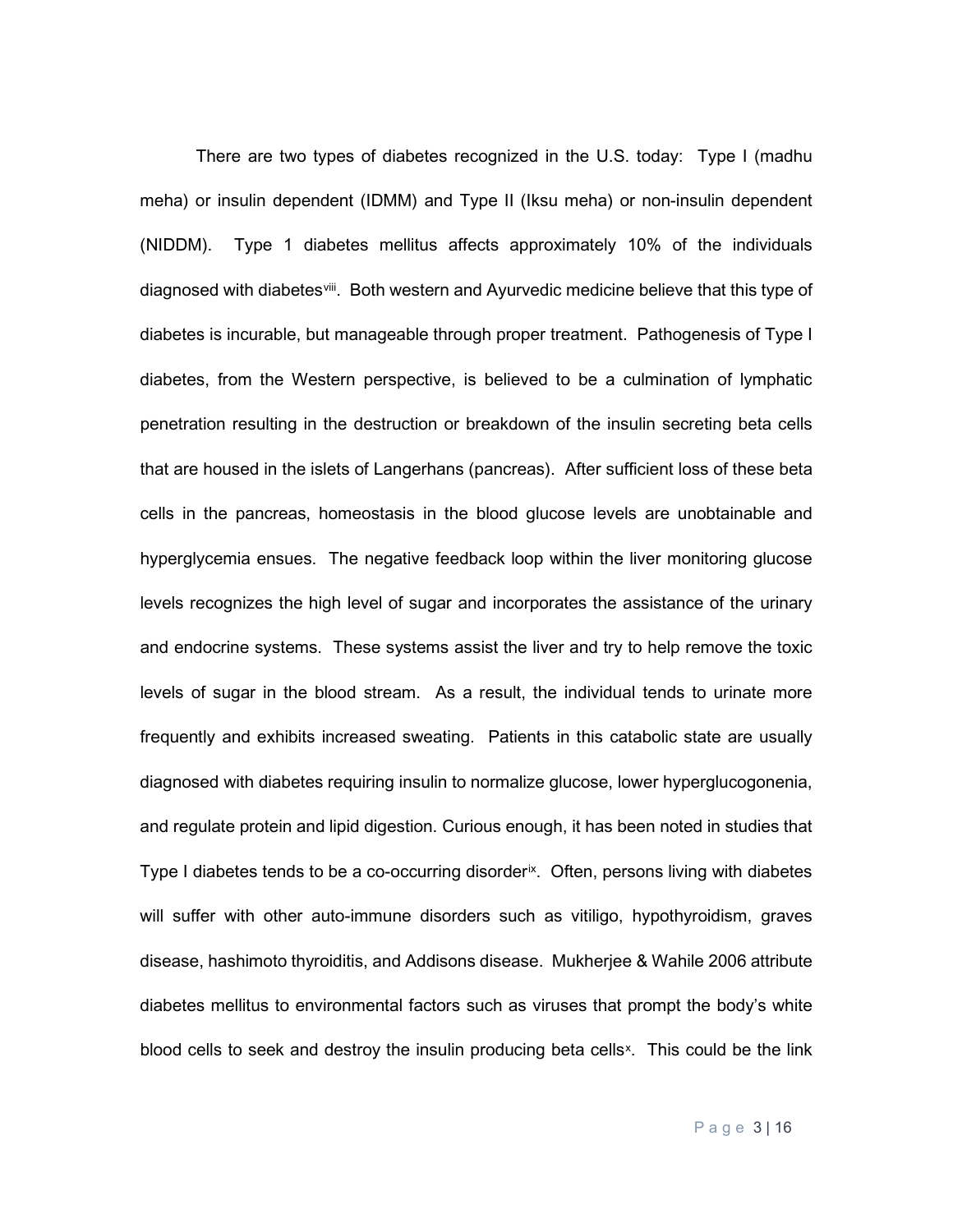between diabetes and the other types of auto-immune disorders that appear to occur around the some timeframe of diabetes within the individual.

Both western medicine and Ayurveda believe that Type I diabetes must be treated with insulin injections, dietary changes and implementation of an exercise regimen. The standard for western medicine treatment for individuals with Type I diabetes requires scheduled injections to help moderate their glucose levels. Each injection of insulin is determined by a sliding scale. This scale takes into account the persons age, diet, activity level and sensitivity to the insulin. Western medicine's unfortunate belief of 'one size fits all' dietary guideline does not take into account the quality food nor the person's size and dosha (mind-body type).

This is the point where Ayurvedic treatment stands out from western medicine. From an Ayurvedic perspective, this form of diabetes is also incurable. However, Ayurveda sees the causation of the disease as a vata-vitiating lifestyle. This means that the individual has depleted their system from too little sleep, too much worry and stress with a possible genetic (karmic) connection. The symptoms are similar to western medicine but can also include complications due to candida, ulcerations, diabetic neuropathy (which can cause proprioception) difficulty, frequent nausea or vomiting and a fruity odor emanating from one's breath. (Halpern 1995). There are three main prognosis in Ayurveda, as described by Gogte; they are sadva (curable), yapya (palliable) and asadhya (incurable). Gogte explains that patients under sadva have received a diagnosis of this disorder at an early stage and also those who are obese. Their medical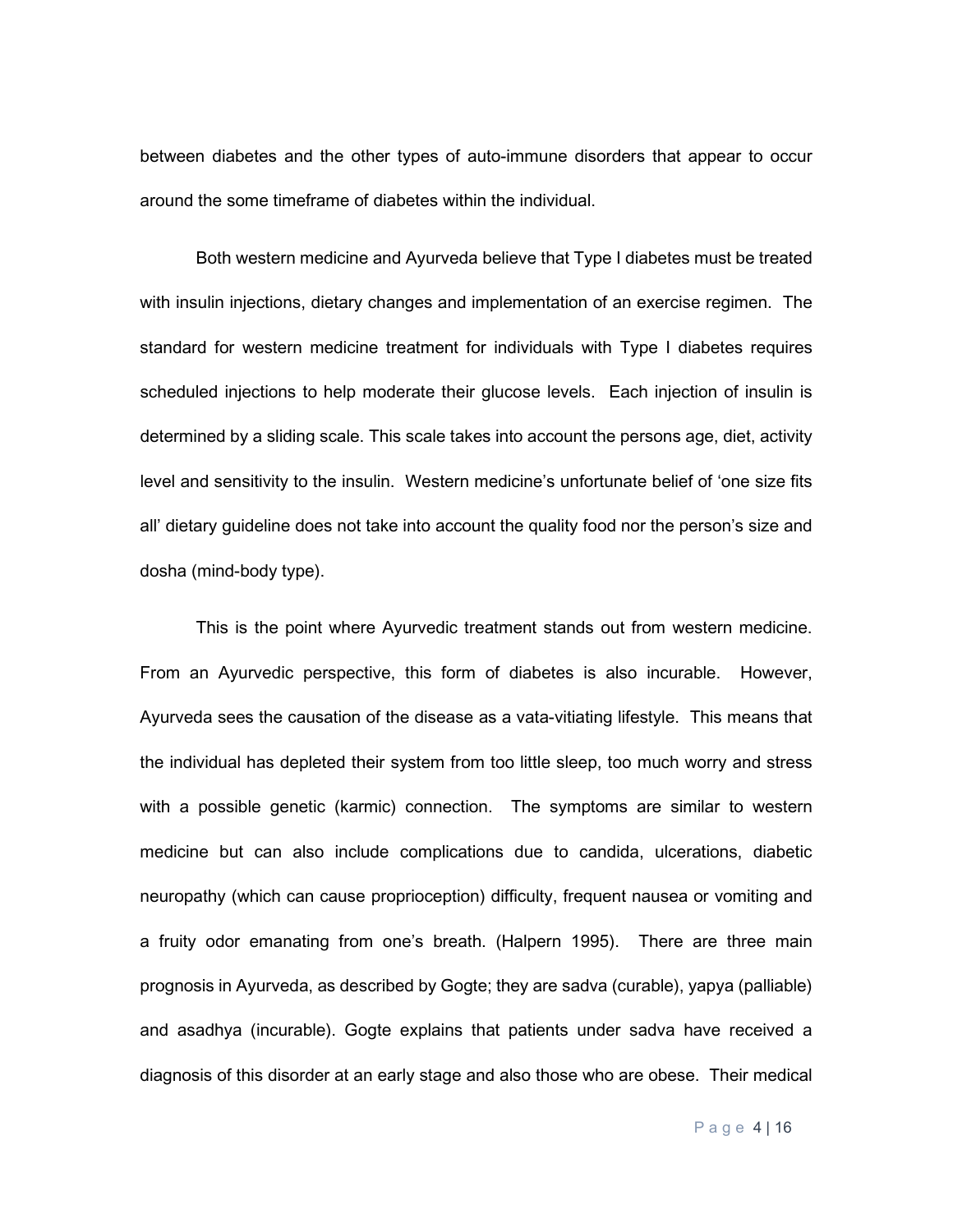condition is curable unlike yapya, which is set apart by the palliative management of prameha (diabetes). Asadhya, on the other hand, involves the hereditary and the incurable form of parmeha<sup>xi</sup>.

Although several schools of thought have concluded madhu meha is a difficult to treat concept, Ayurveda provides a large array of recommended actions on how to manage the disease. This differs from other modalities that perceive diabetes may only be regulated through dietary and exercise factors. This is an empowering concept in that it enables the individual to take charge and manage multiple areasof their life, rather than focusing on the disorder. Ayurveda provides a treatment agenda that actively engages the individual to participate in their own healing. The goal is to balance the individual's dosha (mind-body type) which will help eliminate additional stressors on the body and person, enabling them to focus on returning to health. Another significant difference between conventional medical therapy for the treatment of diabetes mellitus and the Ayurvedic regimen is visible in the handling of the complications that accompany this disorder. It is accepted in the medical model community that diabetes mellitus can cause numerous complications, including blindness, kidney failure, heart attacks, stroke and lower limb amputations.<sup>xii</sup>. Conventional medicine tends to focus on the acute or immediate issue of reduction of the blood glucose, whereas Ayurveda's primary focus is geared towards the chronic issues that lead up to the disease and treat the complications independently.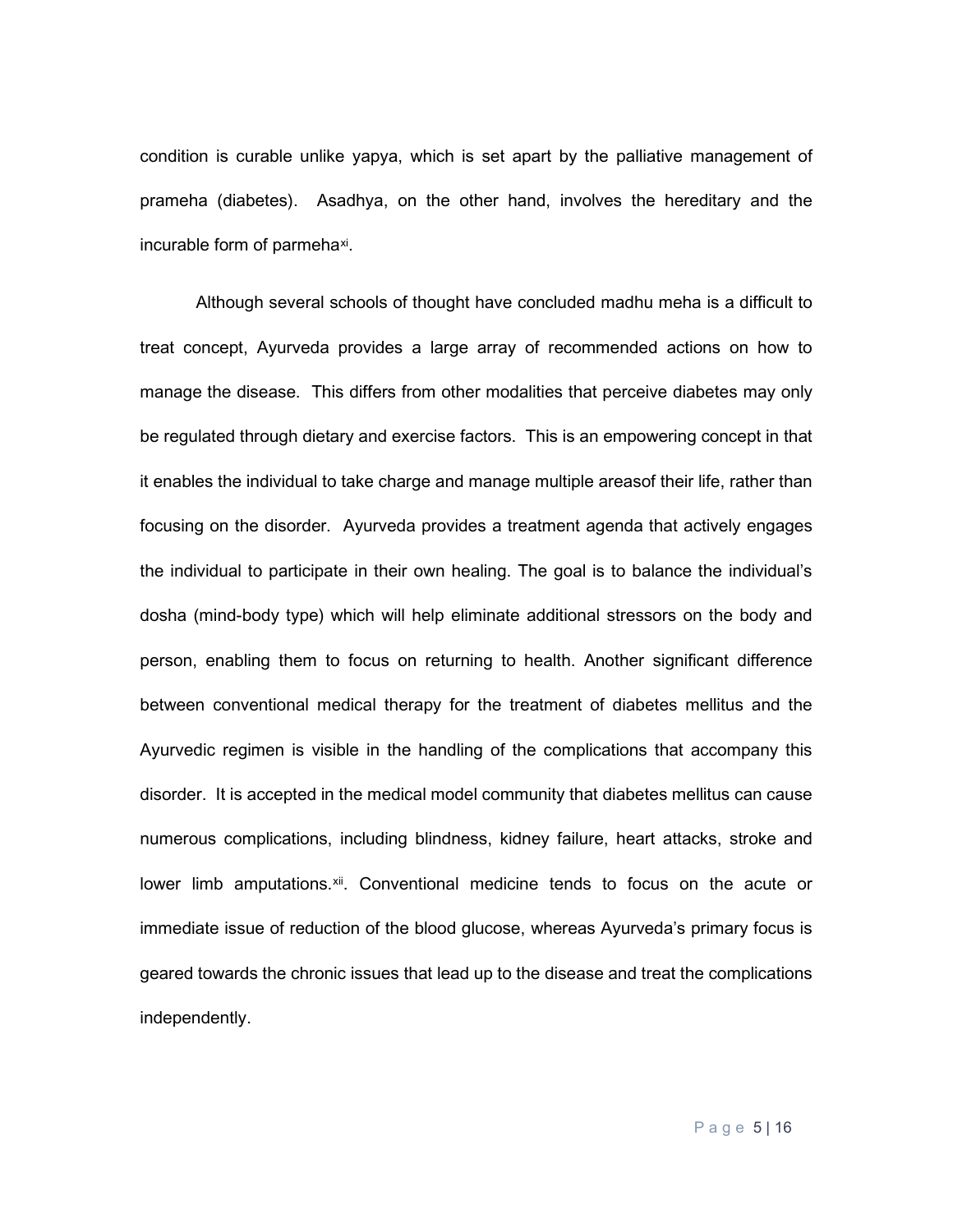In Gogte's book he organizes the principles of treatment of diabetes into four groups: Midana privarjana (cavoidance of etiological factors), aahara (diet), vihava (lifestyle modification), and aushuda (medical management). The author also highlights the corresponding advocacy measures to the principles mentioned above. For instance, such activities like that of the faulty dietary habits and lifestyle, working at night, day sleep and mental stress may play a critical role in setting the stage for the onset of madha meha.[xiii](#page-15-12) In addition, Ayurvedic treatment strategy advocates aasanas (yoga & exercise) as a means of virhara (lifestyle modification) as mentioned earlier. Ayurveda's treatment plan for madha mehu primarily focuses on the palliative care, as it is generally accepted that there is not a reliable cure for Type I diabetes. For this reason, Ayurveda believes the individual should consider a dual approach to treatment. While western medicine will assist in the management of the acute symptoms of the disease, Ayurveda manages the more chronic symptoms of diabetes as well as the potential causes of the disease. This approach often minimizes the level of insulin needed for the individual to maintain homeostatis. From an Ayurveda standpoint, a general recommendation for madhu meha, is a vata pacifying lifestyle. This lifestyle helps to reduce the overall stress in the individual participating in relaxing activities such as meditation, yoga, art therapy, along with finding daily routines to help regulate fluctuation, which lowers stress leading to more stabilized blood glucose levels.

Ayurvedic belief is that all disease and curative abilities begin in the digestive system; therefore, diabetic patients should consider their food choices as a priority as it is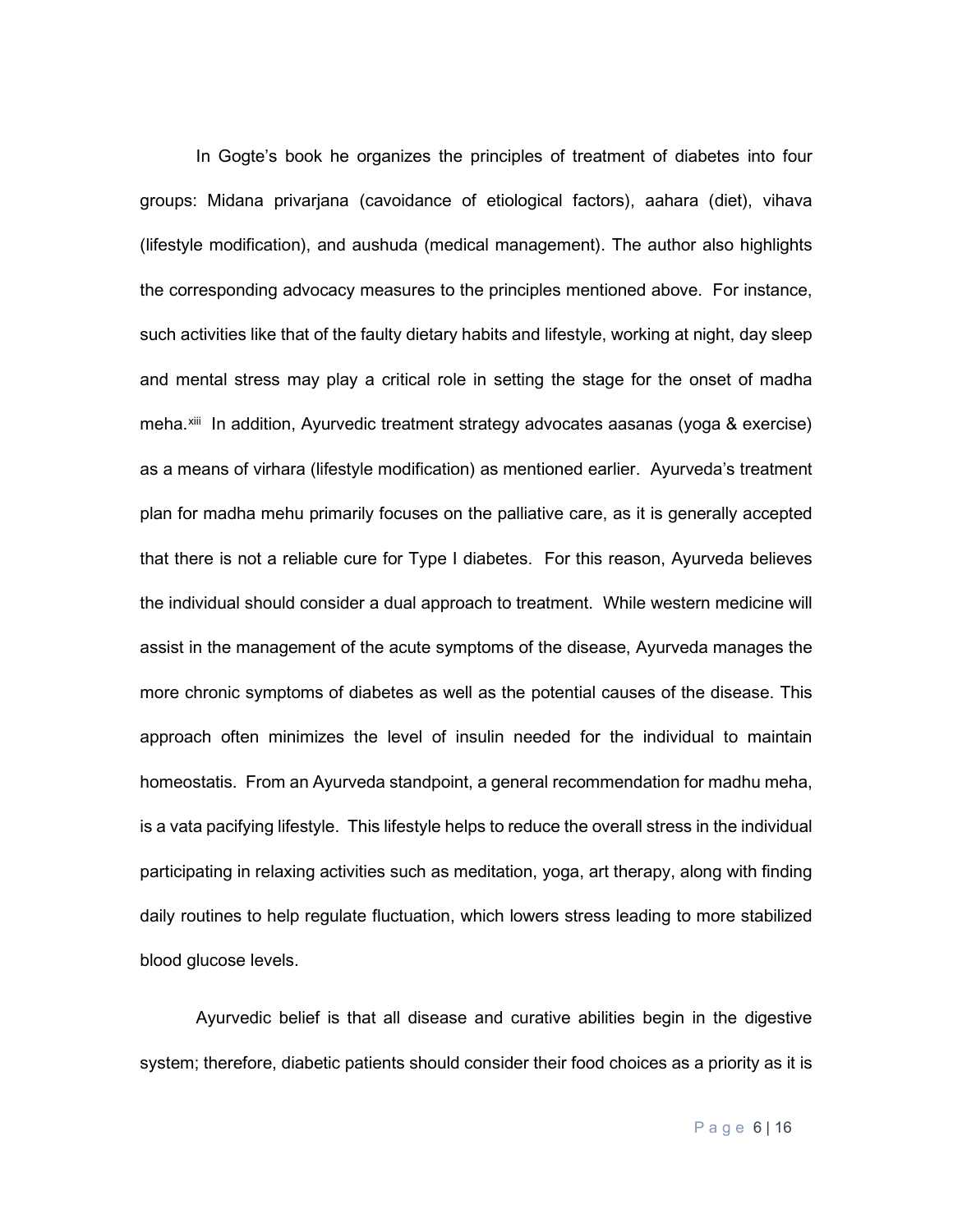a key component in the Ayurveda protocol. According to Ayurveda dietary guidelines, the use of barely is one of the most beneficial foods for the person with diabetes mellitus. Srikanth states that barely can be consumed in whichever form the individual prefers, and that chick pea (Bengal gram) is also another highly-preferred food for the diabetic client. [xiv](#page-16-0) This diabetic individual should rely on grains such as oriza, sativa, kodgrave and godham as a main stable in their diet as well. In addition, the consumption of legumes such as kalatta (horse grain), adhaki (red grain), mudga (green grain) in combination with astringent and bitter vegetables are all key to the overall diet (Srikanth) $x<sub>v</sub>$ . Vegetables are also considered a vital component in the diet of a diabetic patient undergoing Ayurvedic treatment. Other endorsed foods include green bananas and bitter vegetables as these help to improve overall liver functions while maintaining a relatively low glucose content. All foods should be organic, whole and fresh. Avoidance of processed, canned or fast food should be avoided entirely.

In addition to dietary guidelines for the patient, Ayurveda also outlines the use of endocrine tonics and blood sugar reducing herbs. The practitioner may prescribe a single herb or herbs as a compound that are formulated to treat diabetic patient. For example, single herbal drugs may include shalajit amalaki, meshashringi and karvella. A compound formulation may consist of nishanalaki churna, vanga bhasma, machumehari vati and katakakhadiradi kashayam. [xvi](#page-16-2) What makes herbal remedies stand out to the public is that they maintain their effectiveness while having fewer side effects than their pharmaceutical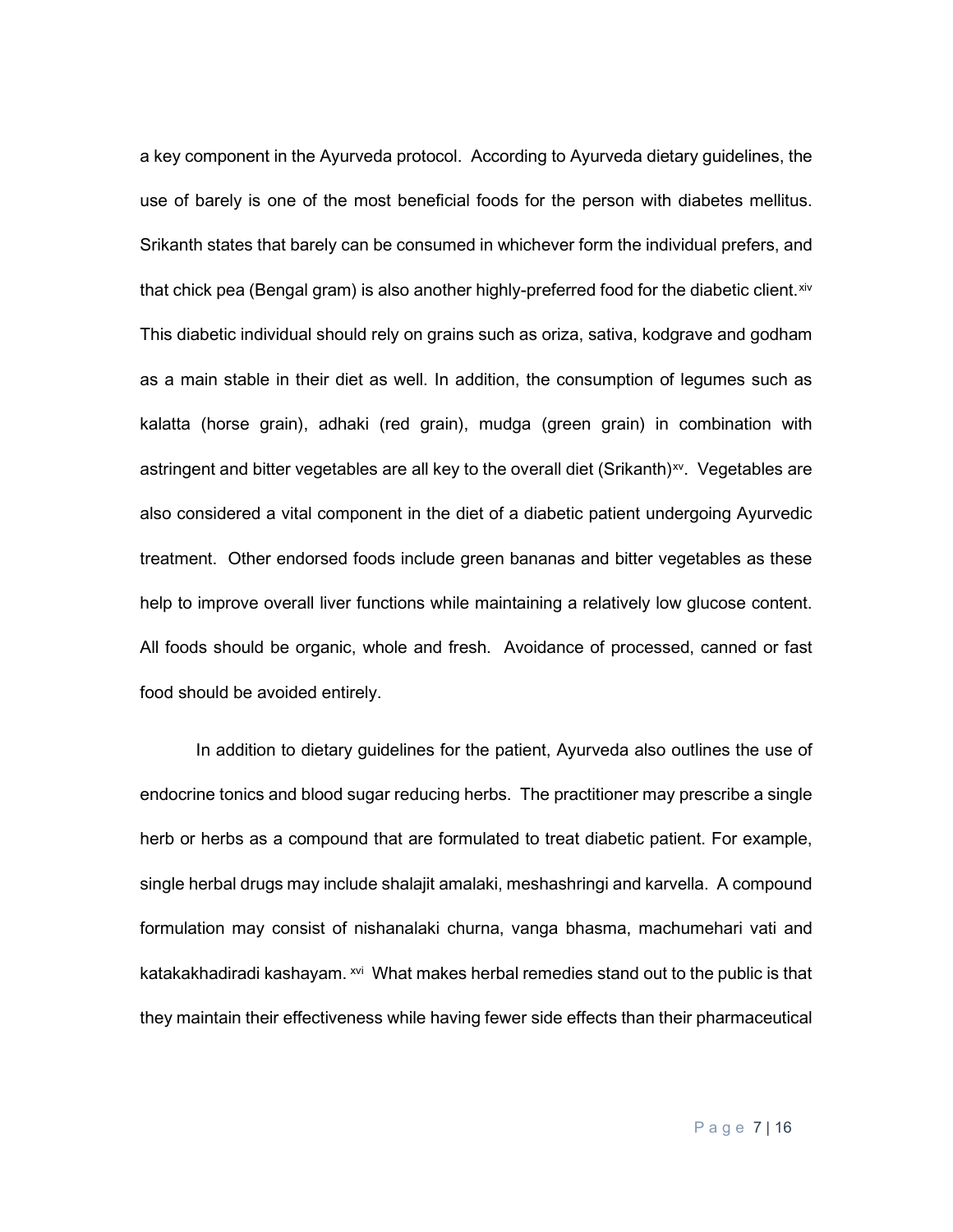counterparts. Additionally, they tend to work with the body as an assist in regulation whereas the pharmaceuticals tend to override and drown out the body's natural signals.

The second type of diabetes mellutis is called Type II or non-insulin dependent diabetes mellutis (NIDDM) or Iksu meha. Globally, the prevalence of obesity among individuals has set the stage for the rapid increase of Type II (Iksu meha) diabetes. It is estimated that ninety percent of all diagnosed cases of diabetes are Type II<sup>[xvii](#page-16-3)</sup>. Western medicine considers Type II, NIDDM, to be caused by the lack of insulin responsiveness in an individual. Due to the progressive nature of the disease, it is often necessary to transition patients with Type II diabetes to insulin.

The causal factors for diabetes mellitus are either a result of malfunction in the hormone that moves the glucose into the cells (insulin) or an inadequate amount of insulin produced. Treatment from a western perspective is to regulate diet, exercise and administer oral medications, typically Metforim. Type II diabetes from a western perspective is considered a non-curable, progressive disease especially if the individual has undergone prolonged therapy.

In Iksu meha (Type II) diabetes, Ayurveda believes the etiology factors are similar but differ in prognosis. Iksu meha is seen as a buildup of ama or toxins in the body, specifically at the receptor sites. This buildup of ama occludes the liver cells disabling the hormone's ability to pass through the cell and perform its specific metabolic action.<sup>xviii</sup> From an Ayurvedic point of view, diabetes, Type II, is a direct result of improper eating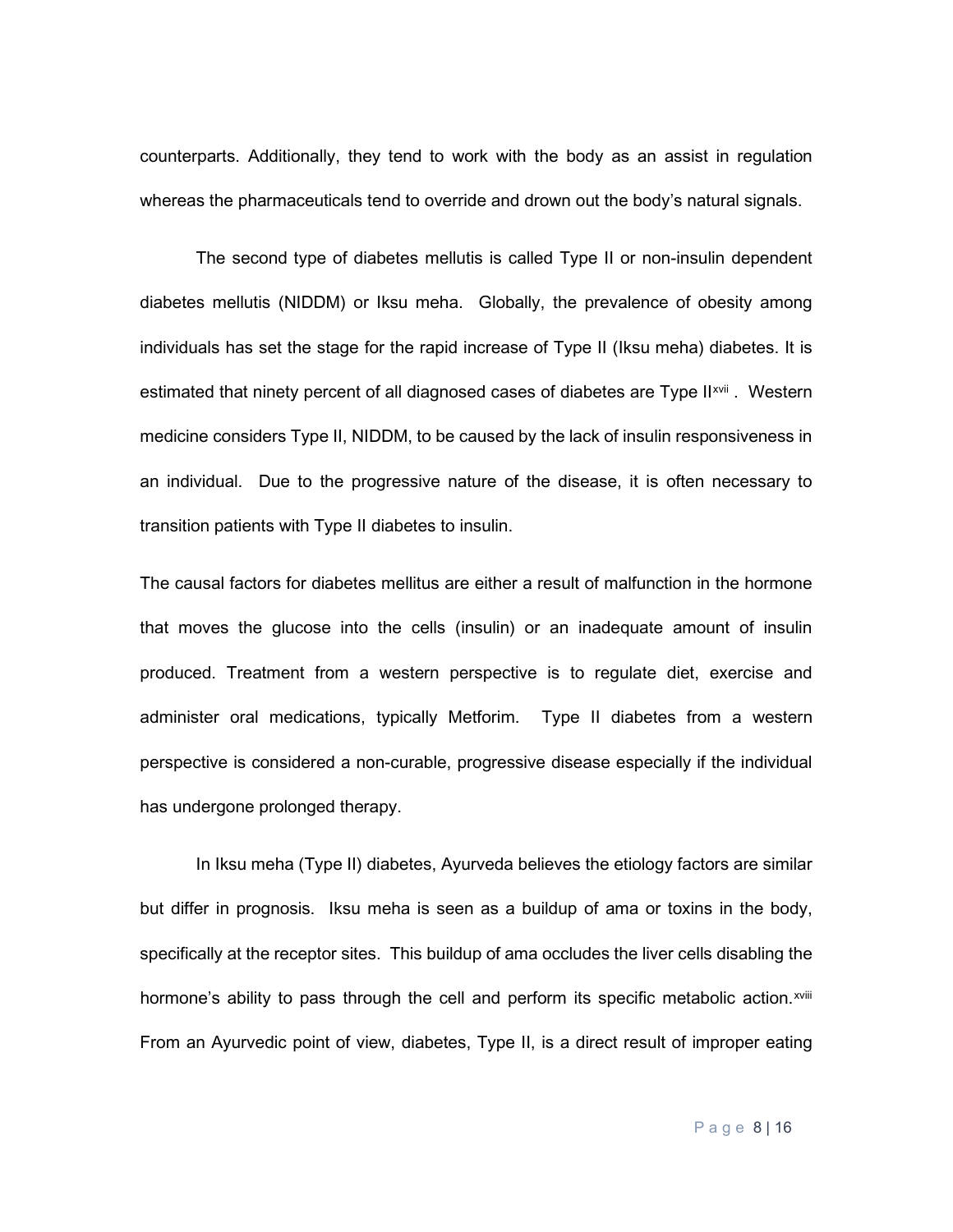habits that lead to a buildup of ama and medas dhatu (fat), poor lifestyle choices and lack of exercise. Due to this belief, Ayurveda's primary practice for treating Type II diabetes mellutis places emphasis on the removal of the poor dietary and improved lifestyle choices. Often Ayurveda doctors and practitioners will prescribe panchakarma (Ayuverda's primary purification and detoxification treatment) to remove the excess ama (toxins), provide a jumpstart to weight loss, and help to clear the receptors to potentially enable the liver to receive the initiation message to break down the sugar and process it.

With a multi-modality approach, the Ayurveda treatment regimen has often proved successful. A study carried out by Sri Kanthet[xix](#page-16-4) to ascertain the efficacy of certain Ayurevdic plant medicines in the treatment of diabetes mellutis reported positive results. The study engaged 862 cases of diabetes to assess the effectiveness of four types of Ayurvedic drugs between 1998 and 2007 at the Central Council for Research in Ayurvedic Sciences (CCRAS). According to the data, 67.61 percent responded to the treatment with jamun and karalla seed extracts, while 53.21 percent responded favorably when given nisha amalaki churna coupled with yoga and meditation. Further reports stated there was a 61.73 percent positive response when the subject group participated in AYUSH oriented therapy (Ayurveda, yoga, naturopathy, unani, siddha, homeopathy) interventions. The results of this study on the efficacy of Ayurvedic interventions affirm the value in the mediums and modalities used in the formulas in treating persons with diabetes. The Ayurvedic regimen presents a varied treatment approach from the biomedical practice in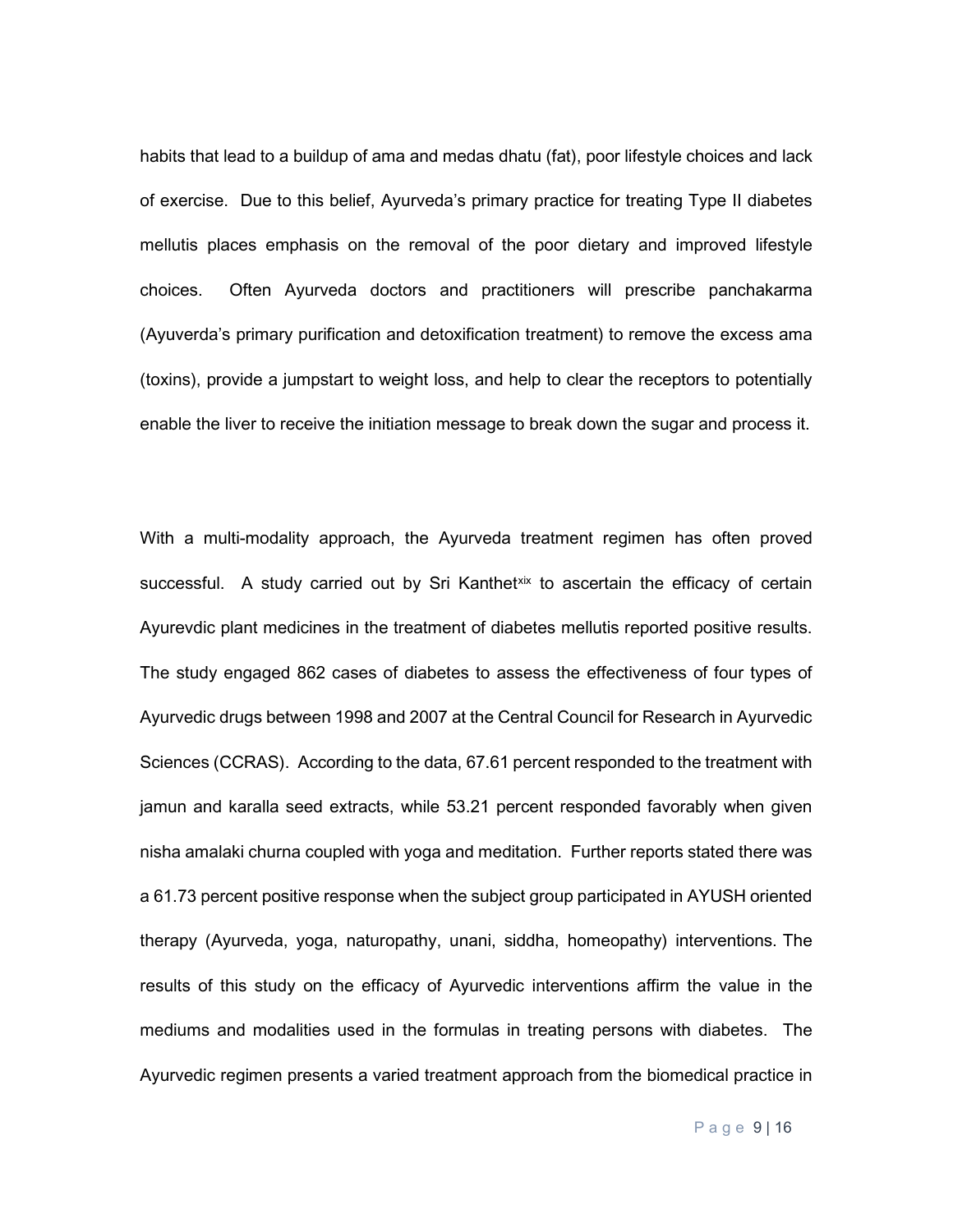an assortment of ways. In addition to prescribing herbal drugs, Ayurveda also prioritizes changes in lifestyle accompanied with proper dietary intake. More importantly, it takes a holistic perspective by addressing the person as a whole, not the just the disorder and all the associated complications of the disorder in the treatment plan. This is the distinctive nature of Ayurvedic therapy.

 As mentioned, Ayurvedic treatment program requires a holistic approach, an issue that forms the backbone, or basis of its strength. However, such holistic approaches in the medical field present enormous challenges. For instance, Srikanth establishes that the complex approaches and diverse concepts in diagnosis, clinical trials, therapeutic interventions, assessments of the treatment drugs may present issues in research<sup>xx</sup>. In this respect, there is a need to adopt a sound and suitable model that addresses the limitations mentioned above in the attempt to design research plans that restore the core aspects of Ayurvedic strategy. There is also a dire need for the implementation of a welldesigned experimental research to authenticate the biological processes, safety, action plans, along with safety of the treatment to avail concrete evidence for the pursuance of a clinical study. Mukherjee and Wahile conclude that such a clinical research plan characterized by scientific parameters, sound research approaches, and plans is likely to improve the translational value of the model[xxi.](#page-16-6)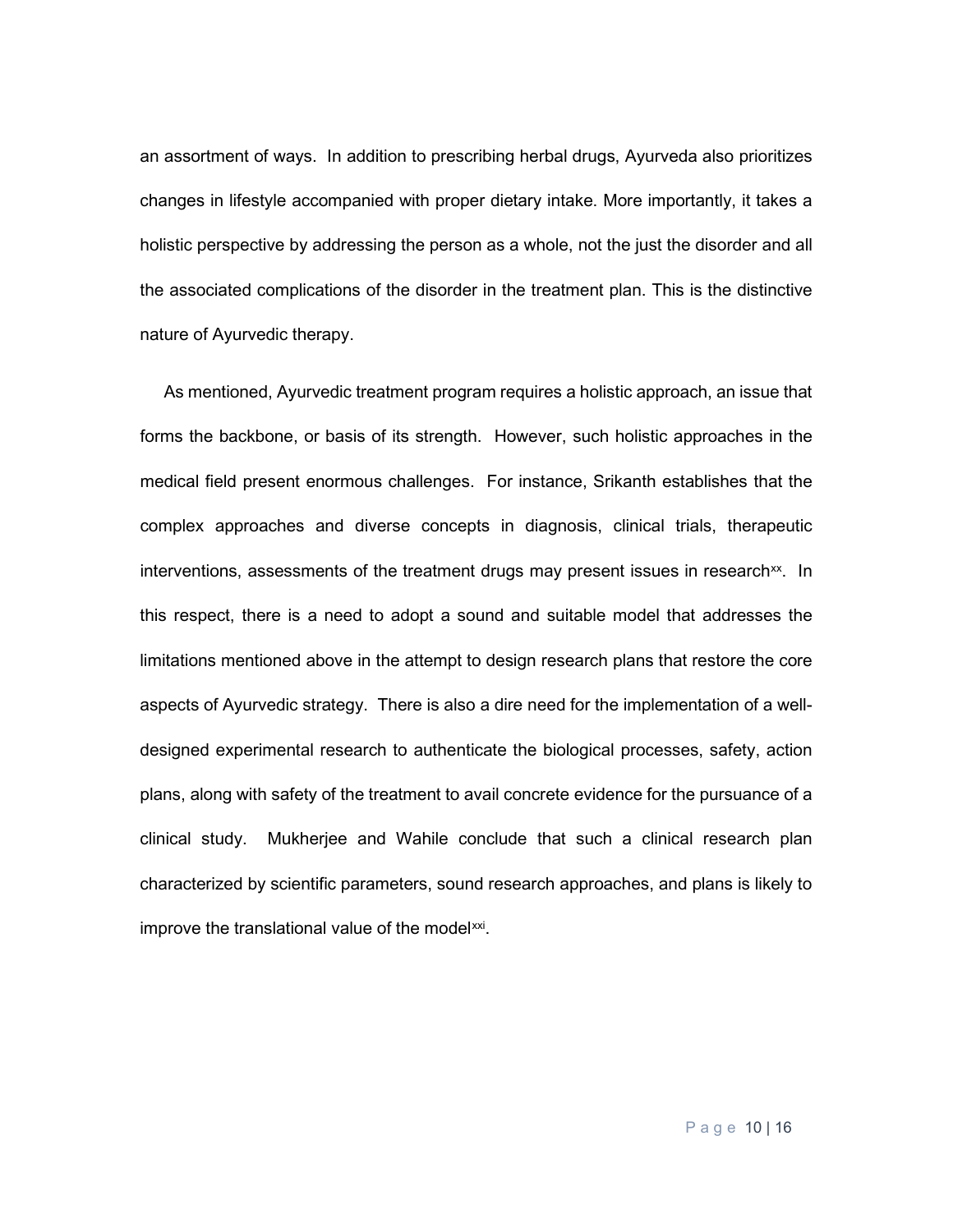Diabetes Mellitus has continued to prevail in the global arena as one of the refractory lifestyle disorders despite the efforts to suppress its prevalence. Proponents in the medical community have adopted a bio-medical model that emphasizes scientific tools to pinpoint the causal factors of the illness and management options. The medical approach has also the ability to identify certain aspects of genetic makeup that choreograph or detect the disease onset, along with introducing therapeutic initiatives. On the contrary Ayurveda presents as a completely different approach in addressing diabetes mellitus. Ayurveda, not only utilizes medicines, but also emphasizes proper diet, pursuance of exercise, healthy lifestyle choices, among everyone as a preventative model. As mentioned, efforts are underway to generate evidence on the efficacy of the approach in addition to ascertain the extent of the use of Ayurveda as a standalone therapy for patients with diabetes mellitus. The pursuance of clinical studies with diverse evaluation criteria and broader objectives is key in generating substantial evidence on the effectiveness and efficacy of the Ayurvedic treatment protocols along with the extent of its use. Medical management is a complex and evolving science. Ayurveda is the oldest practiced medical science known to man, and it has proven itself as a foundational practice in holistic medicine, disease prevention and in the art of healing and healthy living. Unlike modern medicine which can mask an illnesses symptom with the use of pharmaceuticals, Ayurveda truly supports the person in being responsible for their health. Through the varied, and more importantly, specific treatment recommendations of herbal medicines,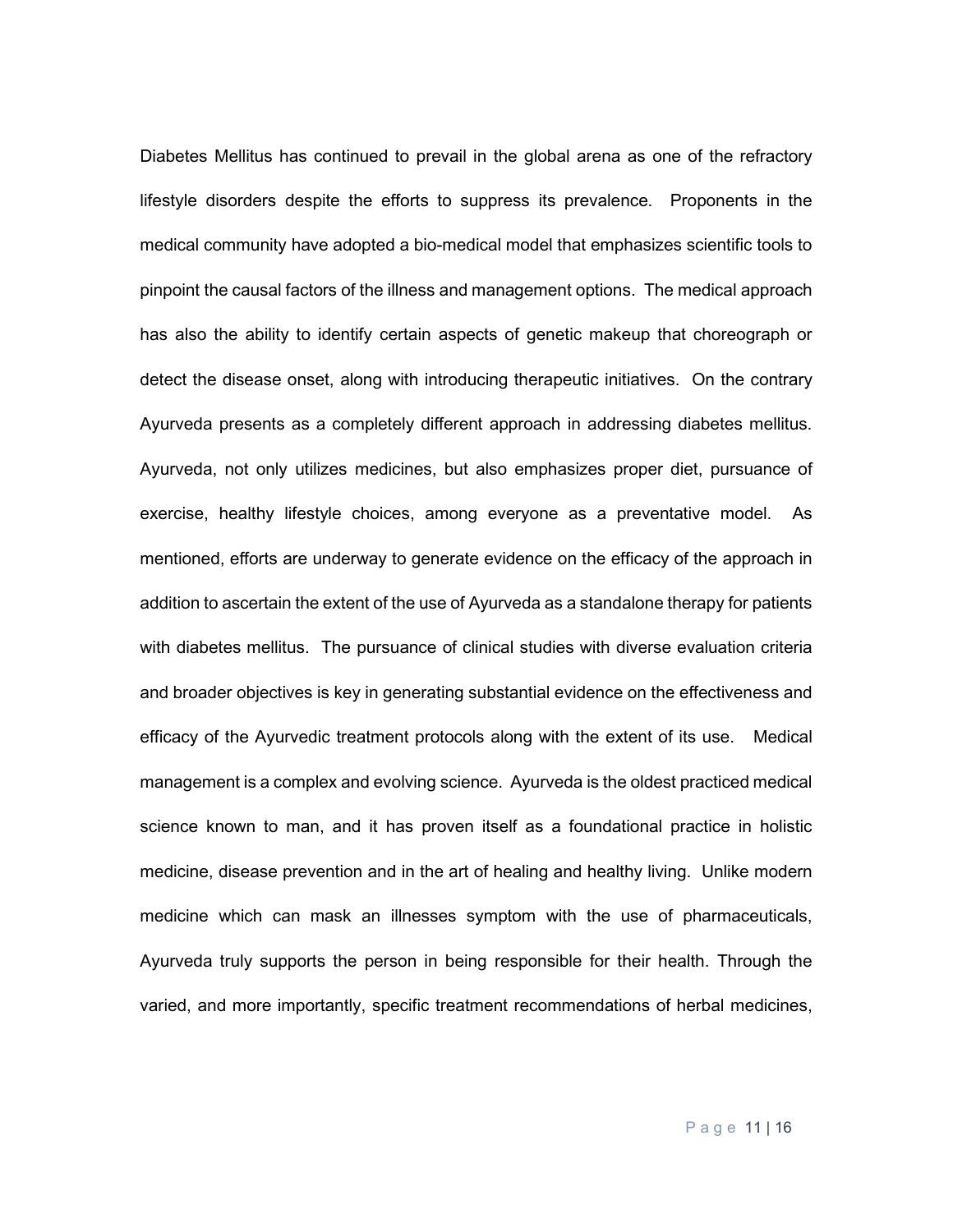diet, and lifestyle changes Ayurveda focuses on getting to the root cause of the disease and not just treatment of the symptoms.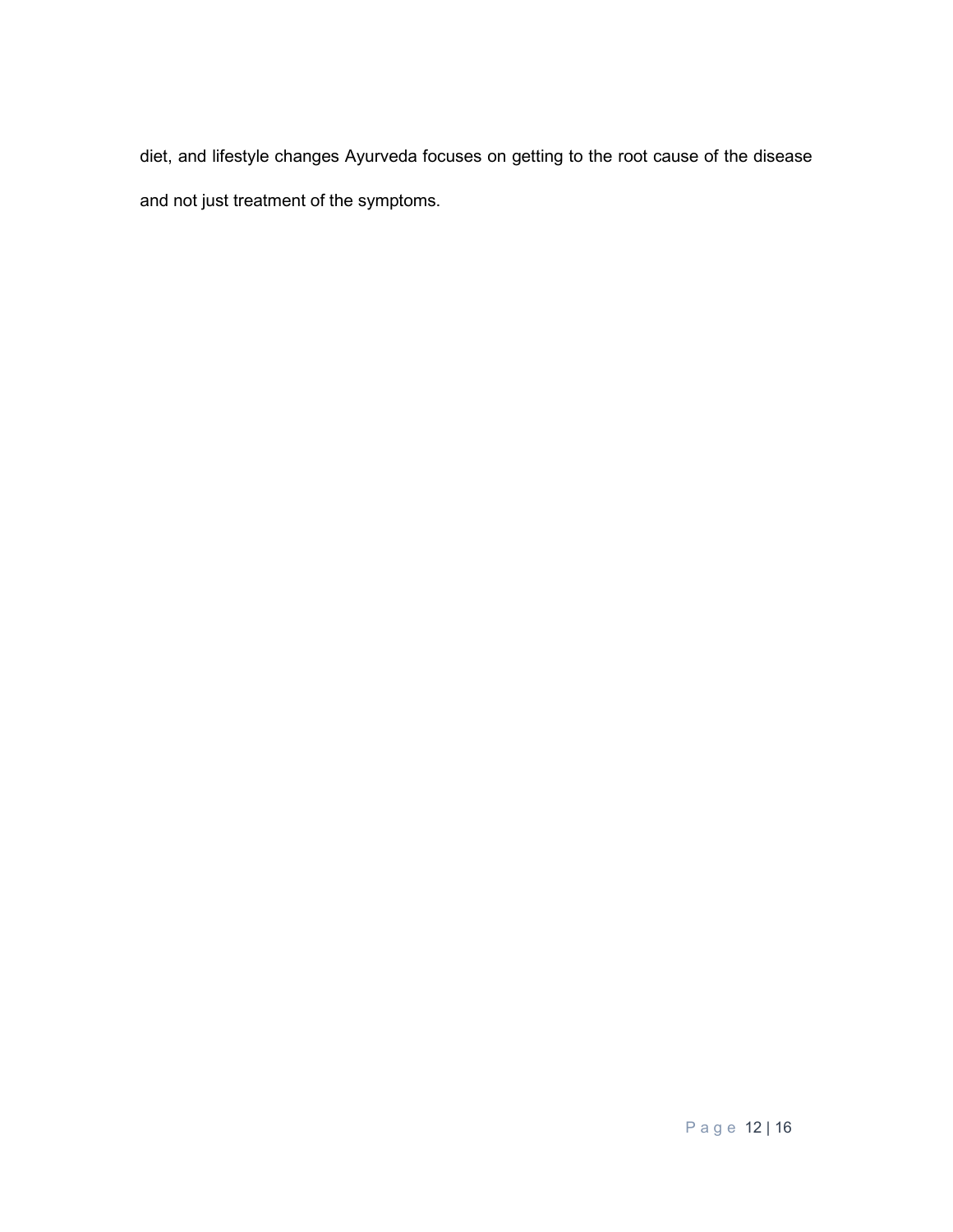#### Abstract

#### **Srikanth**

Diabetes mellitus (madhumeha) is one amongst the refractory disease conditions recognized by medical scholars of ancient India. Ayurvedic literatures vividly describe about the etiology, pathogenesis, prognosis, complications, its management and scientifically attributed the causal relationship of dietary, lifestyle, environmental and genetic factors. The treatment modalities are designed and recommended based on type and stage of disease. Furthermore many classical references to use dosage forms of single plant drugs and compound formulations, which are vogue in clinical practice call for further scientific validation for their attributes, principles and extent of use. Despite of recent progression in medical science, several challenges still exist in the management of diabetes that requires special attention to develop un- explored fields of medical knowledge. Ayurveda offers comprehensive, safe and effective approaches to manage such conditions. Designing pertinent research model is a key challenge behind the examination of Safety and efficacy of Ayurvedic interventions satisfying its fundamental principles and systems approach. Despite of challenges and constrains, some experimental and clinical studies on Ayurvedic approaches and therapies provide scientific evidence on efficacy and safety.

#### **Murkherjee**

Biodiversity of natural resources has served not only for the primary human needs but also for health care, since time immemorial. The Indian subcontinent, with the history of one of the oldest civilization, harbors many traditional health care systems. Their development was supported by the diverse biodiversity in flora and fauna due to variations in geographical landscaping. Ayurveda, whose history goes back to 5000 b.c., is one of the ancient health care systems. The Ayurveda was developed through daily life experiences with the mutual relationship between mankind and nature. The ancient text of Ayurveda reports more than 2000 plant species for their therapeutic potentials. Besides Ayurveda, other traditional and folklore systems of health care were developed in the different time periods in Indian subcontinent, where more than 7500 plant species were used. According to a WHO estimate, about 80% of the world population relies on traditional systems of medicines for primary health care, where plants form the dominant component over other natural resources. Renewed interest of developing as well as developed countries in the natural resources has opened new horizons for the exploration of natural sources with the perspectives of safety and efficacy. The development of these traditional systems of medicines with the perspectives of safety, efficacy and quality will help not only to preserve this traditional heritage but also to rationalize the use of natural products in the health care. Until recent past, the nature was considered as a compendium for templates of new chemical entities (NCEs). The plant species mentioned in the ancient texts of these Ayurveda and other Indian systems of medicines may be explored with the modern scientific approaches for better leads in the health care.

#### **Bhavapria**

Aavirai Kudineer (AK) is an herbal decoction of seven botanical drugs, cited in the Gunapadam; a Tamil Siddha medical text. The anti-diabetic efficacy of this formulation was evaluated using alloxan-induced diabetic and normal rats. Glucose tolerance was observed within 1 hr in AK-treated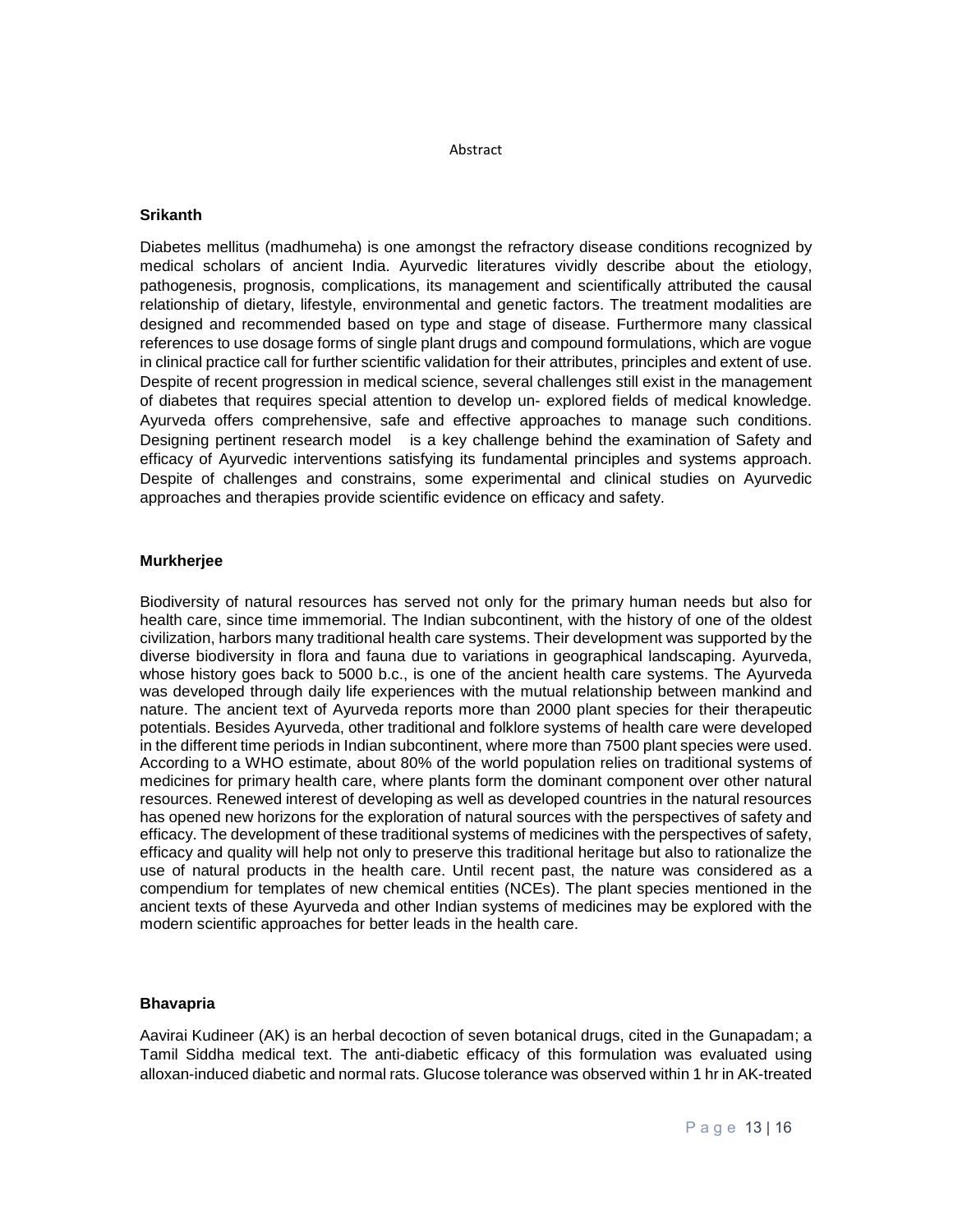rats (10 ml/kg body) as compared to control. A significant decrease in the severe hyperglycemia characteristic of alloxan diabetes was noted after 15 days of AK treatment. Further AK treatment reversed the elevated urea, creatinine, cholesterol and decreased protein values to near normal levels. Assay of glycogen content and chief carbohydrate-metabolizing enzymes, viz. hexokinase, glucose-6-phosphatase and fructose 1,6 diphosphatase in the liver of diabetic and AK-treated diabetic rats clearly ascertains the hypoglycemic efficacy of this formulation. The mode of action of this herbal formulation remains to be elucidated.

#### **Kurivan**

OBJECTIVE: Coccinia indica (synonym Coccinia cordifolia), an herb growing abundantly in India, has been used in traditional treatment of diabetes. However, carefully controlled studies of its efficacy are lacking. This study aimed to evaluate the effectiveness of Coccinia cordifolia on blood glucose levels of incident type 2 diabetic patients requiring only dietary or lifestyle modifications.

RESEARCH DESIGN AND METHODS: The study was a double-blind, placebo-controlled, randomized trial. Sixty incident type 2 diabetic subjects (aged 35-60 years) were recruited from St. Johns Medical College Hospital, Bangalore, India. The subjects were randomly assigned into the placebo or experimental group and were provided with 1 g alcoholic extract of the herb for 90 days. Anthropometric, biochemical, dietary, and physical activity assessment were carried out at baseline and were repeated at days 45 and 90 of the study. All subjects were provided with standard dietary and physical activity advice for blood sugar control.

RESULTS: There was a significant decrease in the fasting, postprandial blood glucose and A1C of the experimental group compared with that of the placebo group. The fasting and postprandial blood glucose levels of the experimental group at day 90 significantly decreased, by 16 and 18%, respectively. There were no significant changes observed in the serum lipid levels.

CONCLUSIONS: This study suggests that Coccinia cordifolia extract has a potential hypoglycemic action in patients with mild diabetes. However, further studies are needed to elucidate mechanisms of action.

**Antidiabetic activity of Chandraprabha vati** - A classical Ayurvedic formulation. Wanjari MM<sup>1</sup>, Mishra S<sup>2</sup>, Dey YN<sup>3</sup>, Sharma D<sup>3</sup>, Gaidhani SN<sup>4</sup>, Jadhav AD<sup>3</sup>.

BACKGROUND: Chandraprabha vati is a classical Ayurvedic formulation, markedly used for mitigation of Prameha, which correlates in many ways with obesity, metabolic syndrome and diabetes mellitus.METHODS: Antidiabetic effect of Chandraprabha vati was studied in fifty five Wistar rats. Graded doses of Chandraprabha vati (50, 100 and 200 mg/kg) were administered orally for 7 days to normal and alloxan-hyperglycemic rats (65 mg/kg, intravenously), and to glucose loaded normal rats for oral glucose tolerance test (OGTT). Fasting plasma glucose levels were assessed on different time intervals along with plasma cholesterol and triglycerides. Metformin (500 mg/kg, orally) was used as standard drug.RESULTS: Chandraprabha vati did not cause any significant reduction in plasma glucose levels of normal rats ( $p > 0.05$ ) but normalized the impaired glucose tolerance at 60 and 120 min ( $p < 0.05-p < 0.001$ ) in OGTT when compared to vehicle control. In alloxan-hyperglycemic rats, administration of Chandraprabha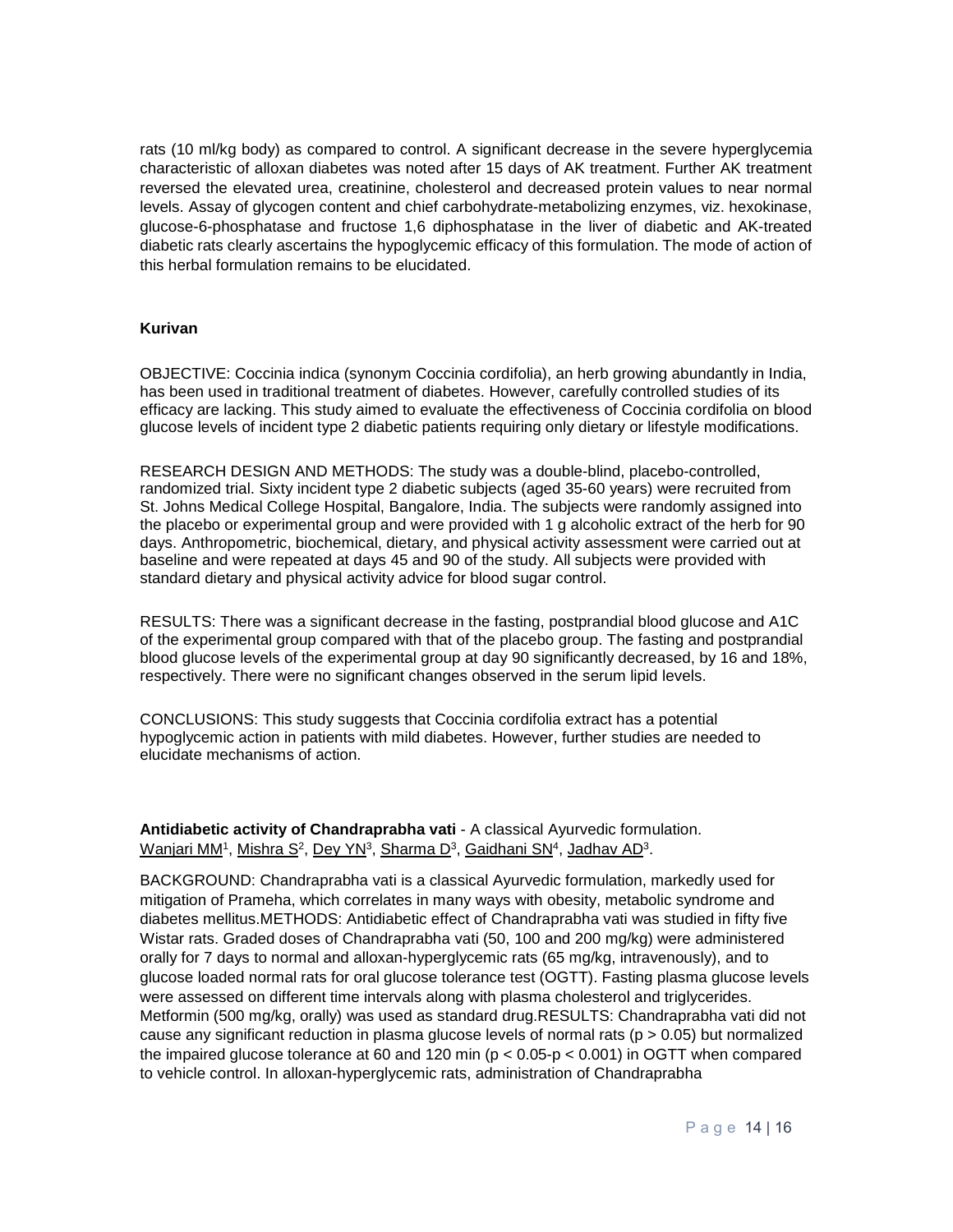vati(200 mg/kg) significantly reduced plasma glucose at 3 h, 12 h, 3rd day and 7th day (p < 0.01  $p < 0.001$ ) along with reduction in cholesterol and triglycerides levels ( $p < 0.01-p < 0.001$ ) when compared to diabetic control group. The effects were comparable with metformin.CONCLUSIONS: Chandraprabha vati exhibited anti-hyperglycemic effect and attenuated alterations in lipid profile. The results support the use of Chandraprabha vati for correction of Prameha in clinical practice.

### **Endnotes**

<span id="page-15-0"></span><sup>i</sup> **Malecki MT.** Type 2 Diabetes Mellitus and its Complications: From the Molecular Biology to the Clinical Practice. Rev Diabetic Stud 2004. 1: 5-8. (http://www.diabetesod.org/directory/content/diabetes\_pathogenesis/epidemiology/e564?full=1)

<span id="page-15-1"></span>ii [\(http://www.who.int/mediacentre/factsheets/fs312/en/](http://www.who.int/mediacentre/factsheets/fs312/en/) Global report on [diabetes.](http://www.who.int/diabetes/global-report) World Health Organization, Geneva, 2016.)

<span id="page-15-2"></span>iii [\(Projections](http://journals.plos.org/plosmedicine/article?id=10.1371/journal.pmed.0030442) of global mortality and burden of disease from 2002 to 2030.

Mathers CD, Loncar D. PLoS Med, 2006, 3(11):e442.)

<span id="page-15-3"></span>iv **Caraka, and Avinash Chunder Kaviratna.** *Charaka-samhita: translated into English***. Calcutta: A.C. Kaviratna, 1902. Ch 4**

<span id="page-15-4"></span><sup>v</sup> **Suś ruta, and Kunjalal Bhishagratna.** *An English translation of the Sushruta samhita: based on original Sanskrit text, with a full and comprehensive introduction, additional texts, different readings, notes, comparative views, index, glossary and plates***. Varanasi: Chowkhamba Sanskrit Series Office, 1996.** 

**chapters 6 & 11**

 $\overline{a}$ 

<span id="page-15-5"></span>vi **Caraka, and Avinash Chunder Kaviratna.** *Charaka-samhita: translated into English***. Calcutta: A.C. Kaviratna, 1902. Ch6u**

<span id="page-15-6"></span>vii Srikanth, N., Haripriya N., Singh, R., Manjula, Devesh, T. (2015). Diabetes mellitus (madhu meha) and Ayurvedic management: An evidence based approach. (www.wjpps.com/download/article/1438358264.pdf)

<span id="page-15-7"></span>viii Dr. Marc Halpern, Clinical Ayurvedic medicine, (not listed 1995-2012) p.3-41

<span id="page-15-8"></span>ix [http://reuters.com/article/us-health-diabetes-immune -disorders-idUSKCN12L2L9](http://reuters.com/article/us-health-diabetes-immune%20-disorders-idUSKCN12L2L9)

<span id="page-15-9"></span><sup>x</sup> Mukherjee, & Wahile, A. (2006) Integrated approaches toward drug development from Ayurveda. (Https//www.ncbi.nim.nih.gove/pubmed/16271286

<span id="page-15-10"></span>xi Gogte, V.M., Ayurvedic pharmacology and therapeutic uses of medicinal plants. Mumbai: Bhavan's SPARC; 2000 pp

<span id="page-15-12"></span><span id="page-15-11"></span>xii World Health Organization, Geneva, 2016.)

xiii Gogte, V.M., Ayurvedic pharmacology and therapeutic uses of medicinal plants. Mumbai: Bhavan's SPARC; 2000 pp